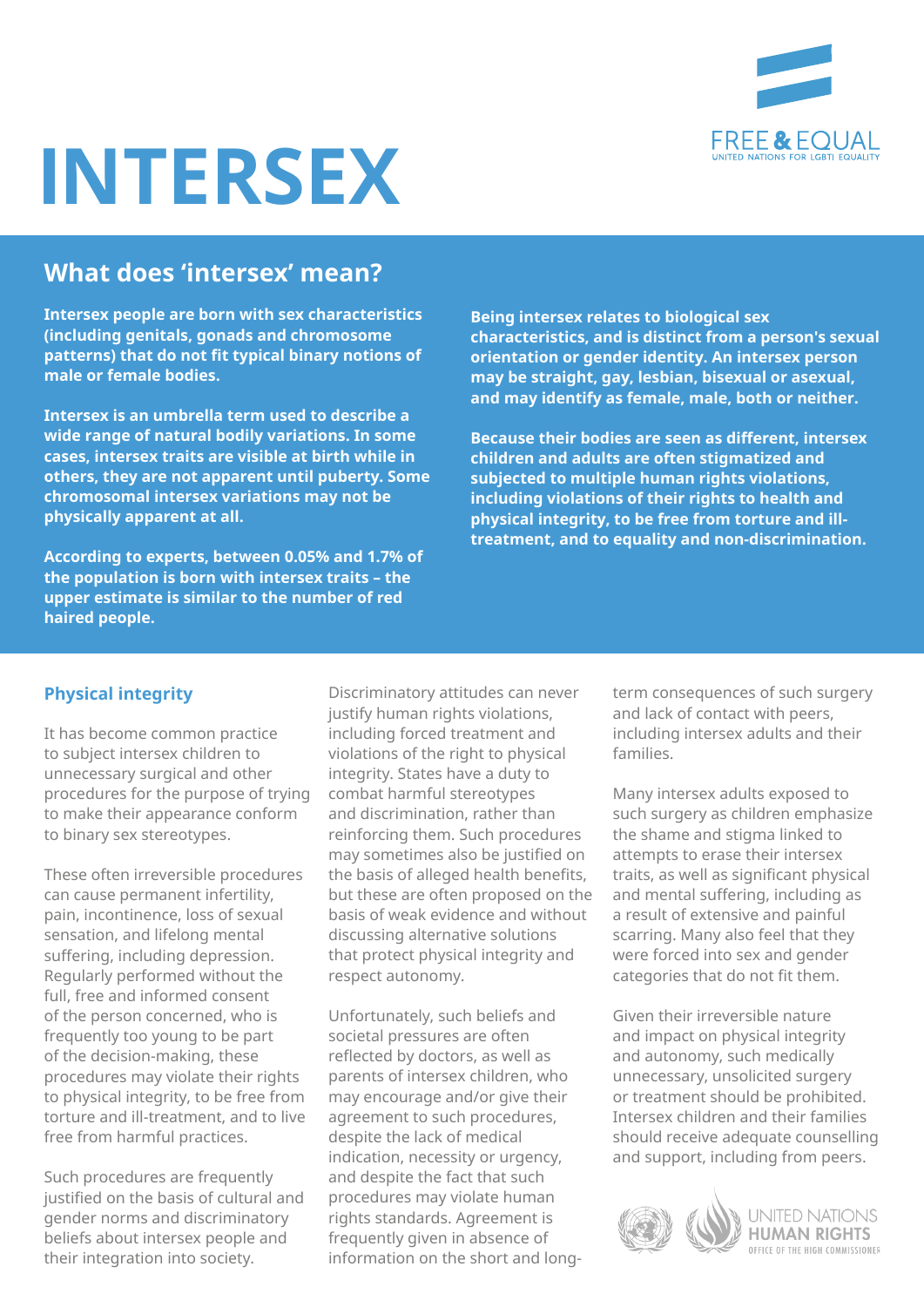



**Prohibit medically unnecessary surgery and procedures on the sex characteristics of intersex children.**



**Ensure that intersex people and organizations are consulted and participate in the development of research, legislation and policies that impact on their rights.** 



**Ensure that human rights violations against intersex people are investigated and alleged perpetrators prosecuted.**

## **Discrimination**

Intersex persons are often subjected to discrimination and abuse if it becomes known that they are intersex, or if they are perceived not to conform to gender norms. Anti-discrimination laws do not typically ban discrimination against intersex persons, leaving them vulnerable to discriminatory practices in a range of settings, including access to health services, education, public services, employment and sports.

Health-care professionals often lack the needed training, knowledge and understanding to take into account the specific health needs of intersex persons, provide appropriate healthcare, and respect the autonomy and rights of intersex persons to physical integrity and health.

Some intersex people also face barriers and discrimination if they wish to or need to amend sex markers on birth certificates and official documents.

Intersex athletes face a specific set of obstacles. There have been several cases of female intersex athletes who have been disqualified from sports competitions on the basis of their intersex traits. However, being intersex of itself does not entail better performance, whereas other physical variations that do affect performance, such as height and muscle development, are not subjected to such scrutiny and restrictions.

## **Protection and remedy**

Intersex people should be protected from violations of their rights. Whenever such violations occur, they should be investigated and alleged perpetrators prosecuted. Victims should have access to effective remedy, including redress and compensation.

Intersex people should also be consulted in the development of legislation and policies that impact on their rights.

## **Positive developments**

In 2013, Australia adopted the Sex Discrimination Amendment (Sexual Orientation, Gender Identity and Intersex Status) Act – the first law to include intersex status as a stand-alone prohibited ground of discrimination. The Australian Senate has also carried out an official inquiry into the involuntary or coerced sterilization of intersex people.

In 2015, Malta adopted the Gender Identity, Gender Expression and Sex Characteristics Act – the first law to prohibit surgery and treatment on the sex characteristics of minors without informed consent. It also prohibits discrimination on the basis of sex characteristics.